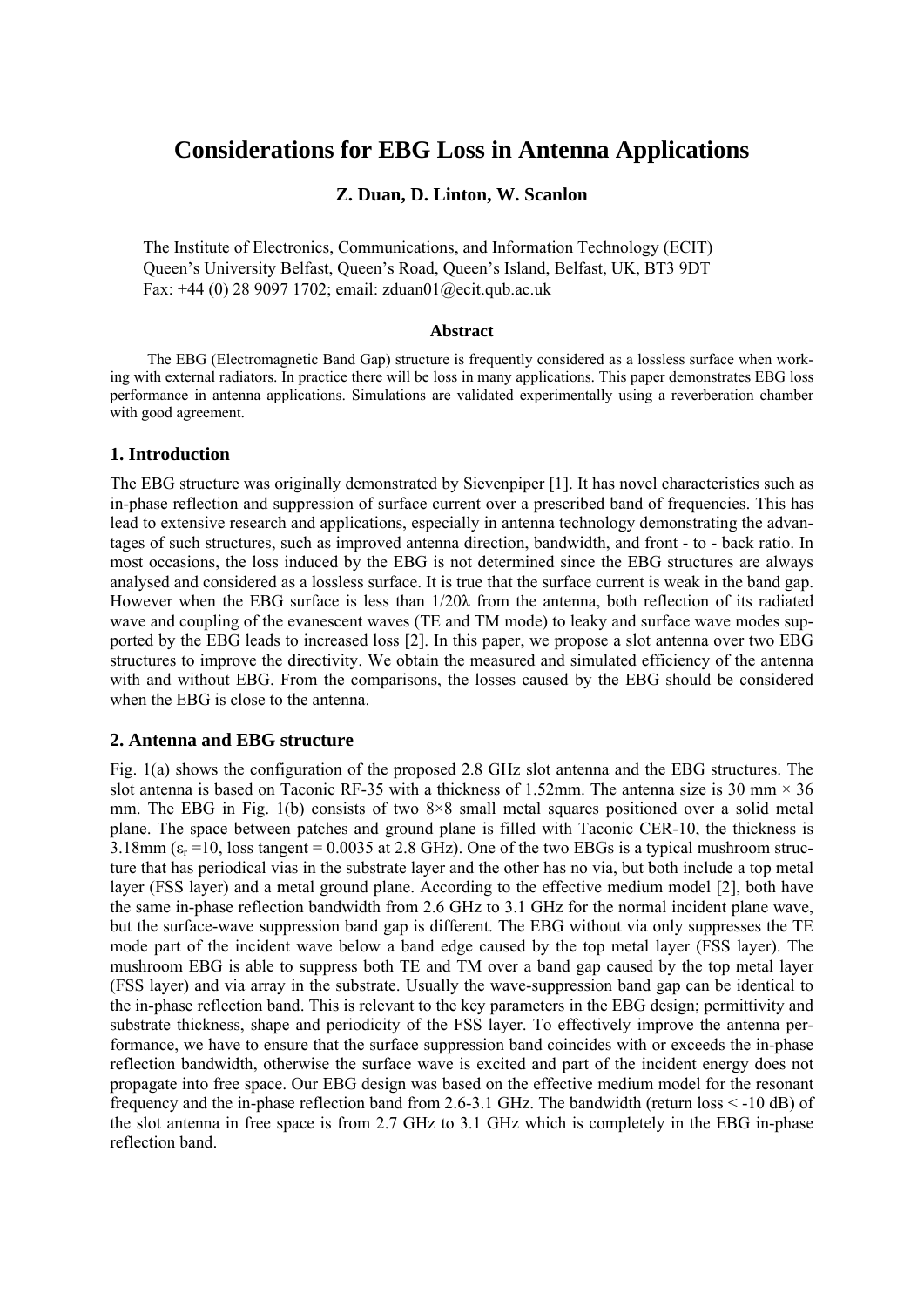

Fig. 1 (a) Slot antenna and (b) EBG structure  $(8\times8$  elements) with via and without vias

#### <span id="page-1-0"></span>**3. Results**

The slot antenna with EBG was measured in a reverberation chamber. The reverberation chamber is used to measure the antenna efficiency. The radiation efficiency is defined as being the total radiated power divided by the maximum available power when the antenna is impedance matched. The antenna efficiency includes the effects of mismatch, as well as absorption in the antenna and its near field environment, which is defined as being the total radiated power divided by the total incident power [3].



Fig. 2(a) The simulated antenna efficiency comparison, (b) The return loss comparison of slot antenna in free space, with the via less EBG and mushroom EBG at 1mm separation by Micro-stripes 7

When the EBG structure is placed 1 mm (1/100λ) away from the slot antenna, the antenna bandwidth decreases; however the separation is 2 mm and 3mm, the bandwidth becomes larger than that of 1mm as shown in Fig. 3 - Fig. 6.







Fig. 5(a) The measured antenna efficiency (b) The measured return loss of the antenna and via less EBG (without via) comparison at 1,2, 3 mm separation